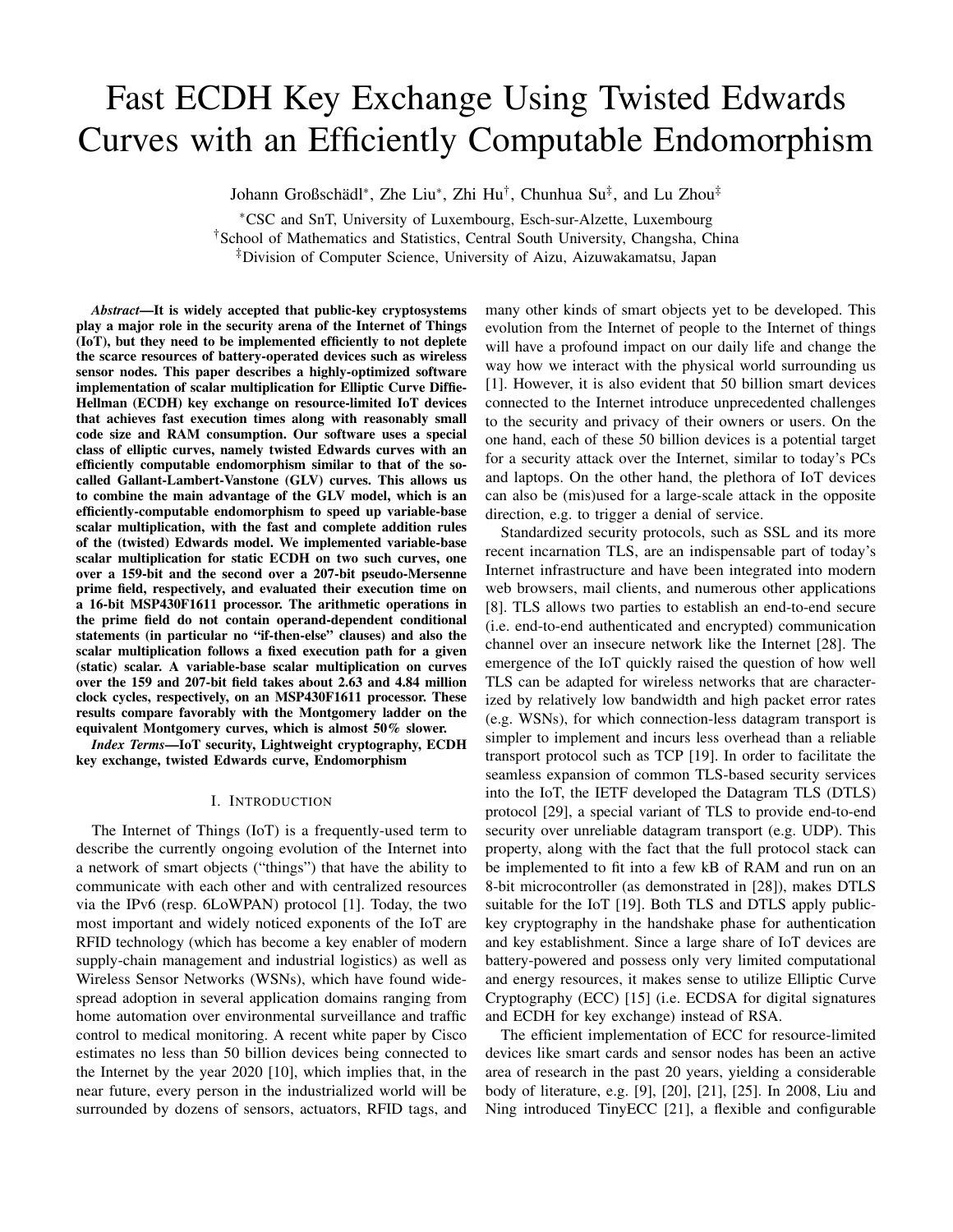ECC library for wireless sensor nodes that has been used in countless WSN and IoT research projects and continues to be one of the most important lightweight ECC implementations to date. TinyECC was designed with the objective to achieve high performance, small code size, low memory (i.e. RAM) footprint, and the flexibility to support different curves given in Weierstraß form, including the NIST-recommended curve P192 [15]. However, the basic Weierstraß model is, in terms of efficiency and resistance to side-channel attacks, not stateof-the-art anymore, especially for ECDH key exchange, since a few "alternative" curve models with better implementation aspects exist. For example, Montgomery-form elliptic curves [27], such as the well-known Curve25519 [2], have a unique addition formula that enables one to efficiently compute the sum  $P_1 + P_2$  of two points  $P_1$ ,  $P_2$  whose difference  $P_1 - P_2$  is known. This so-called differential addition involves only the projective *X* and *Z* coordinate of the two points to be added (i.e. the *Y* coordinate is not used at all) and forms the basis of the Montgomery ladder for scalar multiplication, which is not only fast but also intrinsically secure from timing attacks and features a very low RAM footprint [9].

Another family of elliptic curves with excellent arithmetic features are twisted Edwards curves, introduced by Bernstein et al in 2008 [3]. Their most outstanding feature is a fast and complete addition law that requires just seven multiplications in the underlying prime field  $\mathbb{F}_p$  to perform a mixed addition (i.e. a point addition where one point is given in projective coordinates and the other in affine coordinates) [6]. In comparison, a mixed point addition on a Weierstraß curve costs normally eight multiplications and three squarings in  $\mathbb{F}_p$ . Bos et al showed in [5] that twisted Edwards curves can achieve similar performance as Montgomery curves in variable-base scalar multiplication (or may even slightly outperform them at the 256-bit security level), but do so only at the expense of high RAM consumption. A third family of elliptic curves over prime fields for fast ECDH key exchange was presented by Gallant, Lambert, and Vanstone [13] at the IACR Crypto conference 2001. These so-called GLV elliptic curves are, in essence, Weierstraß curves over  $\mathbb{F}_p$  with an efficiently-computable endomorphism, whereby the two most relevant versions are (i) curves with *j*-invariant  $j = 1728$  and  $p \equiv 1 \text{ mod } 4$ , and (ii) curves with  $j = 0$  and  $p \equiv 1$  mod 3. This endomorphism makes it possible to implement an *n*-bit scalar multiplication  $k \cdot P$  through an operation of the form  $k_1 \cdot P + k_2 \cdot Q$ , where  $k_1$ ,  $k_2$  have a length of just about  $n/2$  bits. Performing these two half-length scalar multiplication simultaneously based on "Shamir's trick" [15] eliminates half of the point doublings (and also a few point additions) compared to the double-andadd method using the *n*-bit scalar *k*. GLV curves outperform Montgomery curves in the variable-base setting, but are more difficult to protect against side-channel attacks [11].

The literature also contains a few papers with approaches to combine the arithmetic advantages of (twisted) Edwards curves and GLV curves, which resulted in (twisted) Edwards curves that are equipped with endomorphisms. Galbraith, Lin and Scott extended in [12] the GLV method to a larger class of elliptic curves, namely all curves defined over a quadratic extension field  $\mathbb{F}_{p^2}$  that have their *j*-invariants belong to the base field  $\mathbb{F}_p$ . Any so-called GLS curve  $E(\mathbb{F}_{p^2})$  features an endomorphism arising from the *p*-th power Frobenius map on a quadratic twist  $E'$  of  $E$ , which is very easy to compute in  $\mathbb{F}_{p^2}$ . Section 4 of [12] shows how this approach can be used with the twisted Edwards model for GLS curves and presents an explicit formula for the endomorphism. By exploiting this endomorphism along with a two-dimensional decomposition of *k*, similar to the GLV method, it is possible to reduce the number of point doublings in an *n*-bit scalar multiplication to roughly *n*/2. However, the GLS technique can be extended to dimension 4 (and even higher dimensions) by using curves over  $\mathbb{F}_{p^2}$  with a large automorphism group and splitting the scalar into four  $(n/4)$ -bit parts. Hu et al [18] studied various implementation aspects of the 4-dimensional endomorphismaccelerated scalar multiplication on *j*-invariant-0 GLS curves (i.e. curves of the form  $y^2 = x^3 + b$  over  $\mathbb{F}_{p^2}$ ) and provided a decomposition method with a concrete bound on the lengths of the sub-scalars. According to the results they obtained on a Core2 processor, the 4-dimensional scalar multiplication on a *j*-invariant-0 GLS curve given in Weierstraß form is up to 27% faster than the basic 2-dimensional scalar multiplication on a comparable GLS curve in twisted Edwards form.

Longa and Sica [26] generalized Hu et al's 4-dimensional method from the family of *j*-invariant-0 curves to the twists of any GLV curve over  $\mathbb{F}_{p^2}$  (called GLV-GLS curves). More concretely, they described how to "merge" the GLV and GLS approaches by combining the GLV-endomorphism  $\phi$  and the GLS-endomorphism  $\psi$  to compute a scalar multiplication via the equation  $kP = k_1P + k_2\phi(P) + k_3\psi(P) + k_4\psi\phi(P)$ , where the length of  $k_1$ ,  $k_2$ ,  $k_3$  and  $k_4$  is only about a quarter of the length of *k*. Further contributions of [26] are an algorithm to decompose any  $k \in [1, \ell]$  into four integers  $k_1$ ,  $k_2$ ,  $k_3$ ,  $k_4$  so that  $\max_i(|k_i|) \leq c\ell^{1/4}$  for an explicit (small) constant *c* and techniques to speed up the GUV-GUS method by switching to techniques to speed up the GLV-GLS method by switching to the twisted Edwards model with *a* = −1. Recently, Costello and Longa [7] introduced FourQ, a special twisted Edwards curve over the extension field  $\mathbb{F}_{p^2}$  with  $p = 2^{127} - 1$  that is equipped with two efficient endomorphisms (very similar to GLV-GLS curves) and, consequently, supports 4-dimensional scalar multiplication. Thanks to the very unique combination of a fast algorithm for scalar multiplication (by exploiting the two endomorphisms), fast point additions/doublings (enabled by the twisted Edwards form), and fast field operations (due to the Mersenne prime *p*), FourQ was able to set impressive new speed records for variable-base scalar multiplication on numerous platforms [24]. However, the superior performance of FourQ (and also GLV-GLS curves) comes at the expense of large code size and high RAM footprint. For example, the results in [20], [22] show that 4-dimensional scalar multiplication on FourQ or a similarly strong GLV-GLS curve takes over 2.5 kB RAM on an MSP430 processor, which is more than five times the RAM footprint of Curve25519 [16].

In this paper we analyze the suitability of twisted Edwards curves with an efficiently-computable endomorphism for the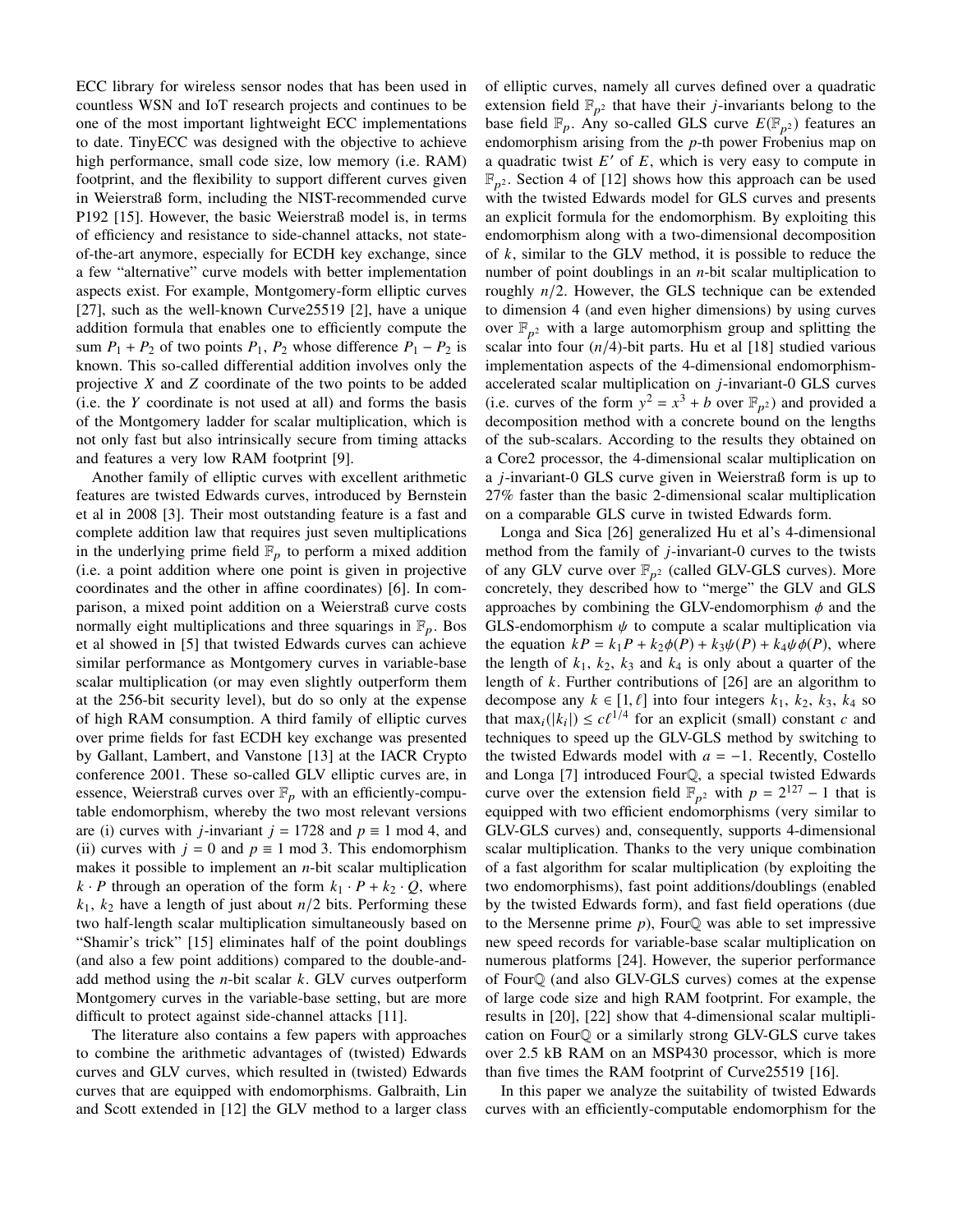IoT, in particular when implemented for constrained devices equipped with an MSP430 processor [30], whereby we focus on variable-base scalar multiplication. While previous papers on such "endomorphism curves" aimed primarily to increase performance, i.e. tried to answer the question of how *fast* an endomorphism-accelerated scalar multiplication can become (see e.g. [12] and [7]), we direct our attention to the question of how *small* (in terms of RAM consumption and code size) it can be implemented. Answering this question is crucial to get a better understanding of the trade-offs between execution time, memory footprint, and code size these curves offer. In addition, we strive to answer the question of whether curves with endomorphisms are still faster than Montgomery curves when one optimizes the scalar multiplication for small code size and low RAM usage instead of high speed. We resort to conventional GLV curves in twisted Edwards form since we consider them more "resource-friendly" than GLV-GLS and similar speed-oriented curves with two endomorphisms. Another argument against GLV-GLS curves is their dependence on quadratic extension fields, which are not supported by the vast majority of software libraries and hardware accelerators for ECC. The specific curve we use in our work is a twisted Edwards curve of the form  $-x^2 + y^2 = 1 + x^2y^2$  over a prime field  $\mathbb{F}_p$  of order  $p = 2^k - c$  (i.e. a pseudo-Mersenne prime field). This curve is birationally-equivalent to the GLV curve  $y^2 = x^3 + x/4$  and was used before by Liu et al [22] in the context of a hardware implementation of ECDSA signature verification. The present paper complements the work of Liu et al by showing the curve's suitability for efficient software implementation of (static) ECDH key exchange.

## II. PRELIMINARIES

In this section, we recap the basic properties and features of the two special families of elliptic curves our work is based on, namely GLV curves and twisted Edwards curves.

## *A. Gallant-Lambert-Vanstone (GLV) Curves*

At Crypto 2001, Gallant et al [13] presented an ingenious method to accelerate scalar multiplication on elliptic curves equipped with an endomorphism  $\phi$  whose characteristic polynomial has small coefficients. Such an endomorphism allows one to perform a scalar multiplication  $k \cdot P$  by a computation of the form

$$
k \cdot P = k_1 \cdot P + k_2 \cdot \phi(P) \tag{1}
$$

where  $k_1$  and  $k_2$  are "small" scalars satisfying the equation  $k = k_1 + k_2 \lambda$  mod  $\ell$ ,  $\lambda$  is an integer root of the characteristic polynomial of  $\phi$  modulo  $\ell$ , and  $\ell$  is the (prime) order of the point *P*. Even though Gallant et al did not give a concrete upper bound on the size of  $|k_1|$  and  $|k_2|$ , it could be proven that max( $|k_1|, |k_2|$ )  $\leq c\sqrt{\ell}$  for some explicit (relatively small)<br>constant c see e.g. Theorem 1 in [26]. In other words, it is constant *c*, see e.g. Theorem 1 in [26]. In other words, it is possible to "decompose" any *n*-bit scalar *k* into two scalars  $k_1$  and  $k_2$  of a length of just around  $n/2$  bits. The two halflength scalar multiplications  $k_1 \cdot P$  and  $k_2 \cdot \phi(P)$  can be done in an interleaved fashion (as specified by Algorithm 3.51 in [15]) or simultaneously (Algorithm 3.48 in [15], sometimes referred to as "Shamir's trick"), which approximately halves the number of point doublings and also reduces the overall number of point additions in relation to the double-and-add method using the full-length (i.e. *n*-bit) scalar *k*.

Gallant et al discussed in [13] several examples of curves that come with an efficiently-computable endomorphism; the most important ones are Weierstraß curves with *j*-invariant 0 and 1728, respectively. We summarize both examples in the following. Let *p* be a prime with  $p \equiv 1 \text{ mod } 3$  and let  $E_1$  be an elliptic curve over  $\mathbb{F}_p$  given by

$$
E_1: y^2 = x^3 + b \tag{2}
$$

Equation (2) is nothing else than a short Weierstraß equation with  $a = 0$ , which means the *j*-invariant of  $E_1$  is 0. Let  $\beta$  be an element of order 3 in  $\mathbb{F}_p$ . Then, the map

$$
\phi_1: (x, y) \mapsto (\beta x, y), \ O \mapsto O \tag{3}
$$

is an endomorphism of  $E_1$  defined over  $\mathbb{F}_p$  with characteristic polynomial  $\lambda_1^2 + \lambda_1 + 1$ . If  $P = (x, y) \in E_1(\mathbb{F}_p)$  has prime order  $\ell$ , then  $\phi_1(P)$  corresponds to the scalar multiplication order  $\ell$ , then  $\phi_1(P)$  corresponds to the scalar multiplication of *P* by  $\lambda_1$ , i.e. we have  $\phi_1(P) = (\beta x, y) = \lambda_1 P$ , where  $\lambda_1$  is an integer satisfying  $\lambda_1^2 + \lambda_1 + 1 = 0 \text{ mod } \ell$ . Note that  $\phi_1(P)$ <br>can be computed using a single multiplication in  $\mathbb{F}$ . Since can be computed using a single multiplication in  $\mathbb{F}_p$ . Since the curve parameter  $a = 0$ , the formula for point doubling in Jacobian coordinates (see [15, page 90]) can be optimized to take only three multiplications and four squarings in  $\mathbb{F}_p$ .

Let *p* be a prime with  $p \equiv 1 \text{ mod } 4$  and let  $E_2$  be an elliptic curve over  $\mathbb{F}_p$  given by

$$
E_2: y^2 = x^3 + ax \tag{4}
$$

Equation (4) is a (short) Weierstraß equation with  $b = 0$ , and consequently, the curve  $E_2$  has *j*-invariant 1728. Let  $\alpha$  be an element of order 4 in  $\mathbb{F}_p$ . Then, the map

$$
\phi_2: (x, y) \mapsto (-x, \alpha y), \ O \mapsto O \tag{5}
$$

is an endomorphism of  $E_2$  defined over  $\mathbb{F}_p$  with characteristic polynomial  $\lambda_2^2 + 1$ . When  $P = (x, y) \in E_2(\mathbb{F}_p)$  has prime order  $\ell$ , then  $\phi_2(P)$  corresponds to the scalar multiplication order  $\ell$ , then  $\phi_2(P)$  corresponds to the scalar multiplication of *P* by  $\lambda_2$ , i.e. we have  $\phi_2(P) = (-x, \alpha y) = \lambda_2 P$ , where  $\lambda_2$  is an integer satisfying  $\lambda_2^2 + 1 = 0 \text{ mod } \ell$ . Note that  $\phi_2(P)$  can<br>be computed via a multiplication and a negation in  $\mathbb{F}$ . The be computed via a multiplication and a negation in  $\mathbb{F}_p$ . The Jacobian doubling on *E*<sup>2</sup> requires either four multiplications and four squarings in  $\mathbb{F}_p$  (if  $E_2$  is isomorphic or isogenious to the curve  $x^3 - 3x$ ) or four multiplications (of which one is performed by  $a \neq -3$ ) and six squarings [15, page 88].

# *B. Twisted Edwards (TE) Curves*

Twisted Edwards curves (henceforth denoted as TE curves) were introduced by Bernstein et al in [3] as a generalization of ordinary (untwisted) Edwards curves. A TE curve defined over a prime field  $\mathbb{F}_p$  is governed by the equation

$$
E_T: ax^2 + y^2 = 1 + dx^2y^2 \tag{6}
$$

where *a* and *d* are two distinct, non-0 elements of  $\mathbb{F}_p$ . Like Montgomery curves (see Section I and [27]), TE curves have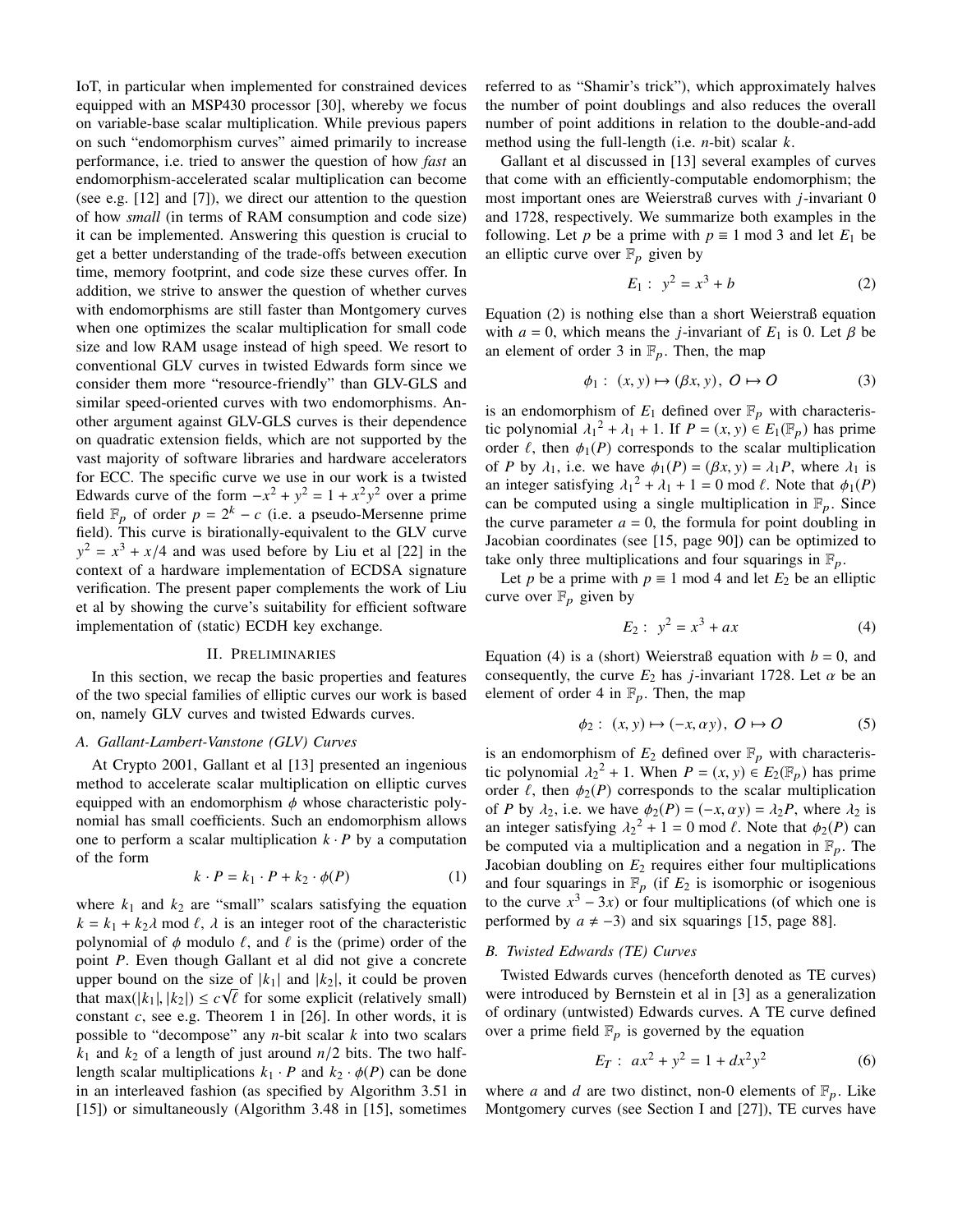a co-factor of (at least) 4; therefore, not every elliptic curve can be represented in TE form. Bernstein et al [3] were the first to describe an interesting connection between TE curves and Montgomery curves, namely their birational equivalence over  $\mathbb{F}_p$ : any TE curve given by Equation (6) is birationallyequivalent to a Montgomery curve specified by the equation  $E_M$ :  $By^2 = x^3 + Ax^2 + x$  where

$$
A = 2(a+d)/(a-d)
$$
 and  $B = 4/(a-d)$ . (7)

The converse is also true: any Montgomery curve over  $\mathbb{F}_p$  is birationally-equivalent over  $\mathbb{F}_p$  to a TE curve. Bernstein et all provided the following map to send a point  $P_t = (x_t, y_t)$  on<br>  $F_{tt}$  to the corresponding point  $P_t = (x, y_t)$  on  $F_{tt}$  $E_T$  to the corresponding point  $P_m = (x_m, y_m)$  on  $E_M$ .

$$
(x_t, y_t) \mapsto (x_m, y_m) = \left(\frac{1 + y_t}{1 - y_t}, \frac{1 + y_t}{(1 - y_t)x_t}\right)
$$
 (8)

This map is not defined when  $x_t = 0$  or  $y_t = 1$ . The inverse map to obtain  $P_t \in E_T(\mathbb{F}_p)$  corresponding to  $P_m \in E_M(\mathbb{F}_p)$  is

$$
(x_m, y_m) \mapsto (x_t, y_t) = \left(\frac{x_m}{y_m}, \frac{x_m - 1}{x_m + 1}\right). \tag{9}
$$

The above map is irregular at some points, namely the points *P<sub>m</sub>* with  $x_m = -1$  or  $y_m = 0$  (see [3, Section 3.3] for a more detailed discussion of these exceptional points). A TE curve contains a *neutral element* in affine coordinates, which is the rational point  $O = (0, 1)$ . The point  $(0, -1)$  has order 2. When the product *ad* is a square in  $\mathbb{F}_p$ , then there are two points of order 2 at infinity on the desingularization of  $E_T$ . If *d* is a square, then there are two points of order 4 at infinity on the desingularization of  $E_T$  [3].

The TE model features a unique addition law with various interesting implementation aspects. Given two (affine) points *P*<sub>1</sub> = (*x*<sub>1</sub>, *y*<sub>1</sub>) ∈ *E*<sub>T</sub>( $\mathbb{F}_p$ ) and *P*<sub>2</sub> = (*x*<sub>2</sub>, *y*<sub>2</sub>) ∈ *E*<sub>T</sub>( $\mathbb{F}_p$ ), their sum  $P_1 + P_2$  can be computed as

$$
(x_1, y_1) + (x_2, y_2) = \left(\frac{x_1y_2 + y_1x_2}{1 + dx_1x_2y_1y_2}, \frac{y_1y_2 - ax_1x_2}{1 - dx_1x_2y_1y_2}\right). (10)
$$

This addition formula is *unified*, which means it can also be used to double a point. Furthermore, the addition formula is *complete* when *a* is a square in  $\mathbb{F}_p$  and *d* is a non-square in  $\mathbb{F}_p$ . Completeness refers to the fact that the obtained sum is correct for any pair  $P_1$ ,  $P_2 \in E_T(\mathbb{F}_p)$ , including corner cases like  $P_1 = 0$ ,  $P_2 = 0$ , or  $P_1 = -P_2$ . On the other hand, if the curve parameters *a*, *d* do not meet these conditions, then the addition formula fails in certain cases, namely exactly when  $P_1 - P_2$  is a point of order 2 or 4 at infinity. However, this implies that the addition formula given above always works correctly for point doubling (without exceptional cases) since  $P_1 - P_1 = O$  has order 1 [4]. Hişil et al [17] introduced the so-called extended coordinates for TE curves, which enable extremely efficient point addition when  $a = -1$ . The addition formula from [17] is complete if *a* is a square and *d* a nonsquare in  $\mathbb{F}_p$ . However, a TE curve not satisfying these two conditions can still have a complete addition formula when using the extended coordinate system, provided the points to be added have both odd order [17, Theorem 1].

# III. TWISTED EDWARDS CURVES WITH ENDOMORPHISM

Both the efficiency and security of ECDH key exchange is to a large extent determined by certain properties of the used elliptic curve. In the following, we describe a simple method to generate a secure TE curve with an efficiently-computable endomorphism. Furthermore, we discuss some peculiarities to take into account when this kind of TE curve is employed in an ECDH key exchange protocol.

## *A. Curve Generation*

The generation of an elliptic curve for cryptographic usage requires one to take into account a multitude of security and efficiency criteria [5]. A major example for the former is the requirement that the group of rational points has to contain a large sub-group of prime order  $\ell$  (or, equivalently, the cofactor  $h = \#E(\mathbb{F}_p)/\ell$  should be small). In addition, the curve must not belong to one of the known classes of weak curves for which the ECDLP can be solved significantly faster than one would normally expect, e.g. anomalous curves or curves with a small embedding degree. A further requirement often mentioned in the literature, especially in the context of "xcoordinate-only" key exchange with a Montgomery curve, is twist security, which means that the curve and its quadratic twist are cryptographically strong [2], [25]. However, when using a TE curve, twist security is less crucial (at least from a theoretical perspective) since the point arithmetic involves both coordinates and public keys in ECDH key exchange are usually validated to ensure the incoming *x* and y coordinate form a point on the curve [7]. This validation is cheap; it is just a check whether  $x$  and  $y$  satisfy Equation (6).

With respect to efficiency, there are two basic requirements to consider in the curve generation, namely (i) the TE curve has to provide an efficiently-computable endomorphism, and (ii) the parameter *a* of the TE curve must be  $-1$  to achieve maximum performance with Hişil et al's addition formula in extended coordinates [17]. The fact that any elliptic curve is representable through a Weierstraß equation enables a simple approach to find a suitable TE curve, which we sketch in the following. Given the parameters *a* and *d* of a TE curve, one can use Equation (7) to get the parameters *A* and *B* of the birationally-equivalent Montgomery curve. These parameters can, in turn, be used to compute a Weierstraß representation of the Montgomery curve. Combining the two computations leads to the following equations for obtaining the parameters  $a_w, b_w$  of a Weierstraß curve that is birationally-equivalent to the TE curve with the parameters *a* and *d*.

$$
a_w = -(a^2 + 14ad + d^2)/48\tag{11}
$$

$$
b_w = -(a+d)(a^2 - 34ad + d^2)/864\tag{12}
$$

Since endomorphisms are preserved across curve models, the two efficiency requirements can be easily met by fixing the TE parameter *a* to −1 and choosing *d* so that either  $a_w = 0$ or  $b_w = 0$ . The right side of Equation (11) becomes 0 when  $a^2 + 14ad + d^2 = d^2 - 14d + 1 = 0$ , which is exactly the case for  $d = 7 \pm 4\sqrt{3}$ . However, a TE curve with these parameters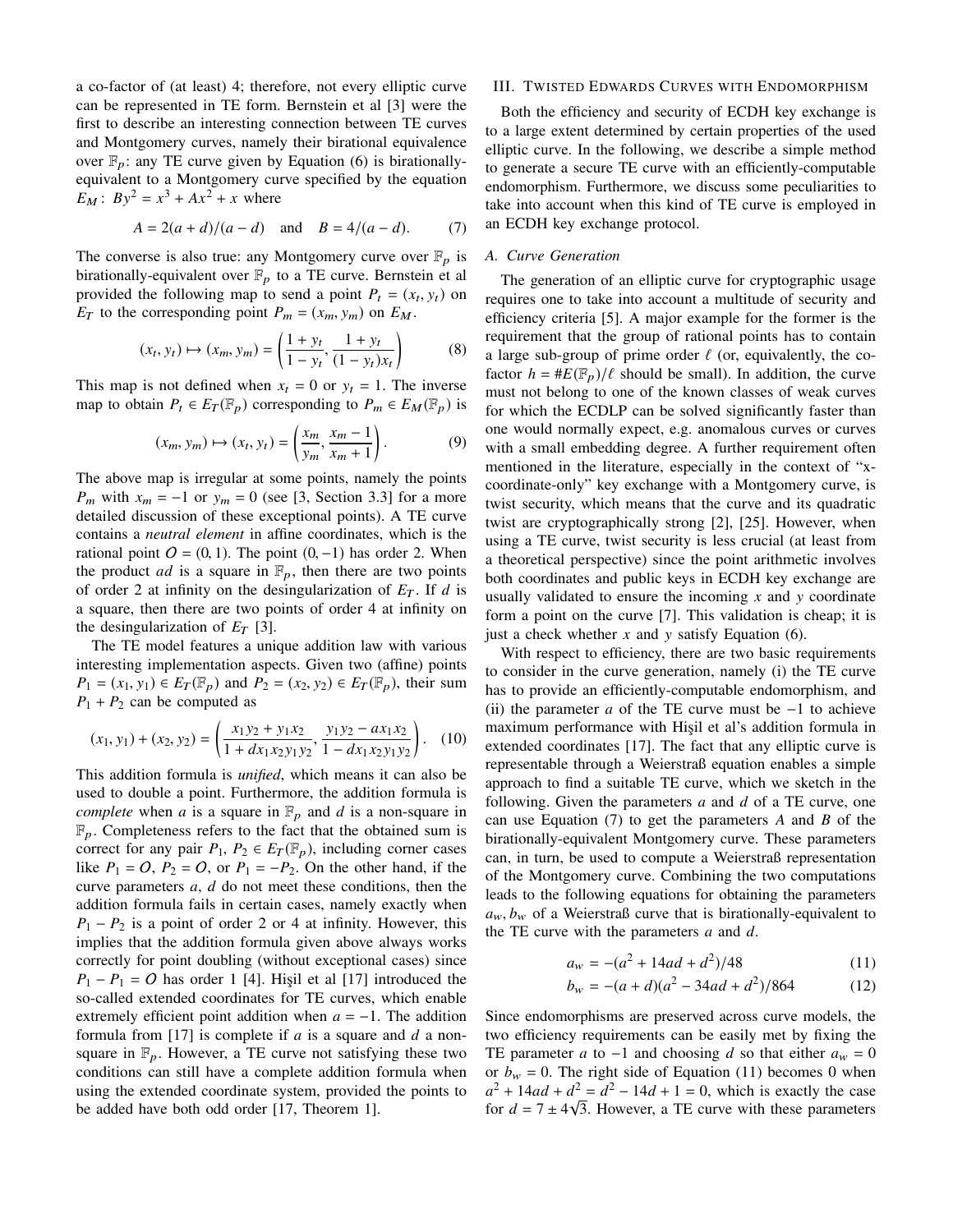can only exist if 3 is a square in the underlying prime field  $\mathbb{F}_p$ , i.e. if  $p \equiv \pm 1 \mod 12$ . On the other hand, an inspection of Equation (12) reveals two basic options for choosing the TE parameter *d* so that  $b_w$  of the corresponding Weierstraß equation becomes 0. The first choice requires *d* to satisfy the equation  $a^2 - 34ad + d^2 = d^2 + 34d + 1 = 0$ , which means equation  $a^2 - 34aa + a^2 = a^2 + 34a + 1 = 0$ , which means  $d = 17 \pm 12\sqrt{2}$ . These *d* parameters are elements of  $\mathbb{F}_p$  when  $p \equiv \pm 1 \mod 8$ . The second choice is  $d = -a = 1$ .

Of all these options for  $d$ , the last one (i.e.  $d = 1$ ) is the best choice because it is least restrictive about the properties of the underlying field and provides an arithmetic advantage since most formulae for point addition (in particular those in [3] and [17]) involve a multiplication by *d*. In this way, we obtain a TE curve with  $a = -1$  and  $d = 1$ , represented by the following equation

$$
E_T: -x^2 + y^2 = 1 + x^2y^2. \tag{13}
$$

The described approach for generating a TE curve is somewhat unusual since these specific values for *a* and *d* are the outcome of a process that took solely efficiency criteria into account, but no security requirements. However, a TE curve is not fully specified without an underlying field. Hence, the final task of our curve generation procedure is to obtain an appropriate prime field for which  $a = -1$  and  $d = 1$  defines a cryptographically strong TE curve. This contrasts with conventional techniques for curve generation where the field is normally chosen first and then one has to find suitable curve parameters for that specific field.

Most "lightweight" elliptic curve cryptosystems for use in the IoT provide security levels of 80, 96, 112, and 128 bits [25], though a few alternative levels were also proposed. An example is the ECDSA variant of Liu et al [22], which uses the TE curve defined by Equation (13) over a 207-bit prime field and targets a medium security level lying in the middle between 80 and 128 bits of security, respectively. More concretely, Liu et al based their ECDSA implementation on the pseudo-Mersenne prime  $p = 2^{207} - 5131$  in order to facilitate the modular reduction operation. We use the same TE curve in this paper, plus an additional one over the smaller prime  $p = 2^{159} - 7339$ , providing roughly 80 bits of security. This means we evaluate the performance of ECDH key exchange with the following two TE curves.

$$
E_{159} : -x^2 + y^2 = 1 + x^2 y^2 \mod 2^{159} - 7339 \tag{14}
$$

$$
E_{207}: -x^2 + y^2 = 1 + x^2y^2 \text{ mod } 2^{207} - 5131 \qquad (15)
$$

Each of the two primes is congruent to 5 modulo 8 (i.e. the field  $\mathbb{F}_p$  contains an element  $\alpha$  of order 4) and the TE curve with  $a = -1$  and  $d = 1$  is birationally-equivalent over  $\mathbb{F}_p$  to the GLV curve  $y^2 = x^3 + x/4$ , thereby implying the existence of an efficiently-computable endomorphism  $\phi$ . Both curves have a co-factor of  $h = 8$  and satisfy all further requirements a GLV curve needs to satisfy to be suitable for cryptographic purposes. However, when using the TE model, the concrete computation of  $\phi$  differs slightly from Equation (5), which is only valid for the Weierstraß model. Liu et al presented in [22] the following equation for computing  $\phi$  in TE form.

$$
\phi: (x, y) \mapsto (\alpha x, 1/y) \tag{16}
$$

The characteristic polynomial of  $\phi$  is  $\lambda^2 + 1$ , which means<br>s endomorphism corresponds to  $\phi_2$  on the *i*-invariant-1728 this endomorphism corresponds to  $\phi_2$  on the *j*-invariant-1728 curve  $y^2 = x^3 + ax$  described in Section II-A. The map given by Equation (16) fixes the identity element  $O = (0, 1)$ , but is obviously not defined when  $y = 0$ , i.e. for points of the form  $(\pm 1/\sqrt{a}, 0)$ . Such points only exist if *a* is a square in  $\mathbb{F}_p$  and have order *A*. For any other other point  $(x, y)$  it is trivial to have order 4. For any other other point  $(x, y)$ , it is trivial to show that  $(\alpha x, 1/y)$  satisfies Equation (13), and is therefore indeed a point on the curve, since  $\alpha^2 = -1$ . Equation (16) is<br>fairly easy to derive from  $\phi_0$  by simply manning the points fairly easy to derive from  $\phi_2$  by simply mapping the points *P* =  $(x, y)$  and  $Q = \phi_2(P) = \lambda P = (-x, \alpha y)$  on the GLV curve  $y^2 = x^3 + x/4$  to the corresponding ones on the birationallyequivalent TE curve. A similar equation was presented before in [12, Section 4.1] for computing an automorphism on the classical (un-twisted) Edwards curve  $x^2 + y^2 = 1 - x^2y^2$ . The endomorphism  $\phi$  in the TE model is more costly than  $\phi_2$  in the GLV model (since it involves the inversion of y), but can still be computed efficiently enough to be beneficial [22]. In addition, it is possible to avoid the inversion by switching to projective coordinates, as will be shown in Section IV.

## *B. Secure ECDH Key Exchange*

ECDH key exchange with TE curves, including TE curves with an efficiently-computable endomorphism, differs from the *x*-coordinate-only key exchange with Montgomery curves (e.g. Curve25519) and also from key exchange using primeorder Weierstraß curves (e.g. NIST curves) in that it requires protection against attacks based on invalid points. Examples of such invalid points are points not lying on the given curve and points outside the prime-order subgroup, which includes points of low order. Fortunately, ECDH key exchange can be easily and effectively protected against these *small subgroup attacks* and *invalid curve attacks*.

When using a Montgomery curve, it is possible to perform an entire key exchange with only the *x*-coordinates of points [2], which does not hold true for any other curve model. In particular, when implementing ECDH with a TE curve, it is necessary to transmit both the *x* and the y-coordinate of the point representing the public key (or, at least, one bit of the y-coordinate if point compression is applied) since both are needed as input for the scalar multiplication. The first step in an ECDH key exchange is to validate the received point; this consists of (i) checking that the *x* and y-coordinate are in the range of  $[0, p - 1]$ , and (ii) checking that *x* and *y* satisfy the curve equation, i.e. Equation (13), which costs two squarings and a multiplication in  $\mathbb{F}_p$ . Accepting points not lying on the correct elliptic curve can have serious security consequences and may, in the worst case, leak the full secret key.

Even if an incoming point satisfies the curve equation, it is not guaranteed that the point belongs to the right subgroup and has prime order  $\ell = \#E(\mathbb{F}_p)/h$ . In general, when using a TE curve with co-factor  $h = 8$ , a point  $P \in E(\mathbb{F}_p)$  can have order 1, 2, 4, 8,  $\ell$ , 2 $\ell$ , 4 $\ell$ , or 8 $\ell$ . Points of low order require special attention to thwart small subgroup attacks, which can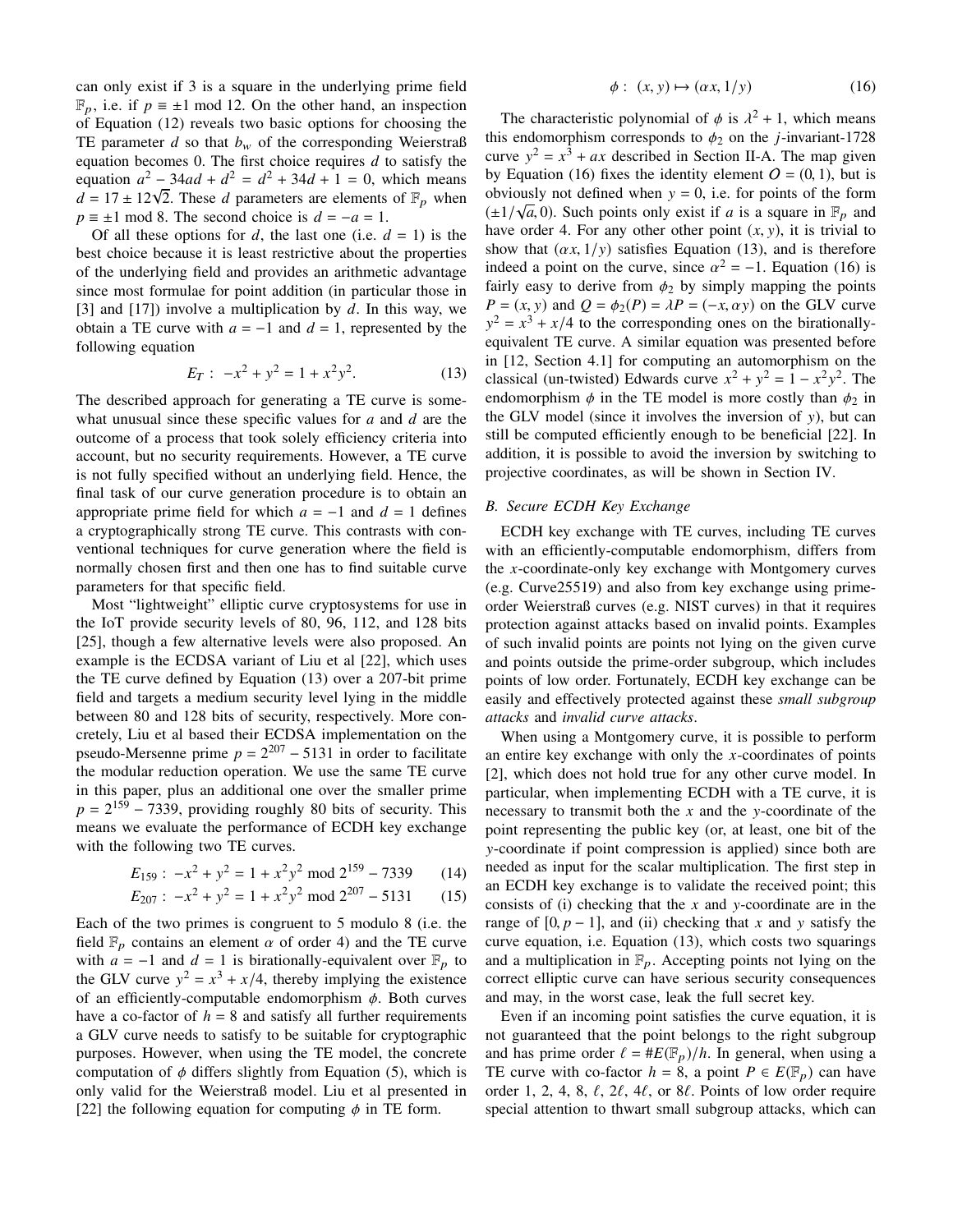reveal (parts of) the secret scalar *k*. Depending on the curve parameters *a* and *d*, as well as the concrete implementation of the point addition, it may also be necessary to pay special attention to points of order  $2\ell$ ,  $4\ell$ , and  $8\ell$  to ensure that the result of the scalar multiplication is correct. As mentioned in Section II-B, the TE addition law from [3] is complete when *a* is a square and *d* is a non-square in  $\mathbb{F}_p$ , which is not the case for our TE curve since  $d = 1$  is a square. However, the fast addition formulae presented by Hişil et al in [17] can be complete even if *a* is not a square or *d* is a square, provided the points to be added are of odd order. This requirement is always met in the course of a scalar multiplication *kP* when the base point *P* has prime order  $\ell$ . However, verifying this property requires one to compute  $\ell P$  and check whether the result is  $O$ . A less costly approach to ensure completeness is *co-factor multiplication*, which not only prevents exceptions in the addition formulae caused by even-order points, but also thwarts small subgroup attacks. So, instead of computing the scalar multiplication  $kP$  as usual, we first multiply  $P$  by the co-factor, i.e. we compute  $P' = hP = 8P$ , and then use P' as base point for the scalar multiplication by *k*, which gives as result  $kP' = khP = 8kP$ . Of course, each of the two parties involved in the ECDH key exchange needs to carry out this cofactor multiplication to get the correct shared secret<sup>1</sup>.

Co-factor multiplication is a relatively cheap operation; in our case of  $h = 8$ , it requires just three point doublings. The software implementation for 16-bit MSP430 microcontrollers we present in the next section employs the projective addition formulae given in [3, Section 6], which are unified and can therefore be used to double a point. As explained in Section II-B, these formulae always produce the correct result for the doubling operation, even if *a* is non-square or *d* is a square in  $\mathbb{F}_p$ . For *a* = −1 and *d* = 1, the computational cost of these formulae is 10 multiplications (10M), one squaring (1S), and six additions or subtractions (6A) in the underlying field. The point  $P' = hP$  is either the neutral element O (this happens when ord $(P) \leq h$ ) or has prime order  $\ell$ , which guarantees the completeness of Hişil et al's addition formulae in the course of a scalar multiplication [17]. Even though  $P'$  is obtained in projective  $(X, Y, Z)$  coordinates, determining whether it is the neutral element is easy; we just have to check whether  $X = 0$ and  $Y = Z$ . If this is the case, then the key exchange should be aborted since the public key *P* has low order.

# IV. IMPLEMENTATION DETAILS AND RESULTS

The total execution time of ECDH key exchange depends not only on the algorithm for scalar multiplication, but also on the efficiency of the field and point arithmetic.

## *A. Field Arithmetic*

As mentioned in Section III-A, the two TE curves we use for prototype implementation and performance evaluation are defined over pseudo-Mersenne primes, i.e. primes of the form  $p = 2<sup>k</sup> - c$ , where *c* is small in relation to  $2<sup>k</sup>$  (typically, *c* is chosen to fit in a single register of the target platform). The two specific primes of these TE curves are the 159-bit prime  $p = 2^{159} - 7339$  and the 207-bit prime  $p = 2^{207} - 5131$ . Since our target device is a 16-bit microcontroller, namely a Texas Instruments MSP430F1611 [30], we represent the elements of  $\mathbb{F}_p$  as arrays of unsigned 16-bit words, i.e. arrays of type uint16\_t. Our implementation of the arithmetic operations in  $\mathbb{F}_p$  is a slightly modified and improved version of the ECC library for MSP430 microcontrollers introduced in [23]. This library is written in Assembly language and provides various low-level field operations needed to perform point additions and point doublings on TE curves. All arithmetic functions are parameterized with respect to the length of the operands (i.e. number of 16-bit words they consist of), which makes it possible to support operands of different length (in steps of 16 bits) without recompilation. Except for inversion, the arithmetic functions do not execute operand-dependent conditional jumps or branches (i.e. they have constant execution time), which helps to prevent timing attacks. The inversion is based on the Extended Euclidean Algorithm (EEA), but uses an ordinary "multiplicative masking" technique as protection against timing attacks. This means that we first multiply the field element *Z* to be inverted by a random number *R*, then invert the product, and finally multiply  $(ZR)^{-1}$  again by R to get  $Z^{-1}$ . Even though such a masked inversion does not have constant execution time, it can still resist timing attacks.

TABLE I EXECUTION TIME AND CODE SIZE OF ARITHMETIC OPERATIONS IN A 159-BIT AND A 207-BIT PRIME FIELD ON AN MSP430F1611.

| Operation                   | Execution time (cycles) |                             | Code size |
|-----------------------------|-------------------------|-----------------------------|-----------|
|                             |                         | 159-bit field 207-bit field | (bytes)   |
| Addition                    | 220                     | 268                         | 100       |
| Subtraction                 | 228                     | 276                         | 140       |
| Multiplication (incl. red.) | 2430                    | 3762                        | 352       |
| Squaring (incl. red.)       | 1942                    | 2812                        | 388       |
| Inversion                   | 129528                  | 202632                      | 942       |

Table I summarizes the execution time (including function call overhead) and code size of various arithmetic operations in  $\mathbb{F}_p$  on a TI MSP430F1611 microcontroller. The timings for the 159-bit field are slightly better than that reported in [23], which is due to some low-level assembly optimizations we added to the source code. An in-depth description of the implementation of the  $\mathbb{F}_p$ -arithmetic can be found in [23].

#### *B. Point Arithmetic*

Our implementation of the point operations performed in the course of a scalar multiplication uses a slightly modified variant of Hişil et al's extended projective coordinates from [17]. More specifically, we represent a point *P* in extended twisted Edwards coordinates through a quintuple of the form  $(X:Y: E: H: Z)$ , where  $EH = T = XY/Z$ , the fourth coordinate (similar to [6] and [14]). On the other hand, a point in basic affine coordinates  $P = (x, y)$  takes the form of a triple

<sup>&</sup>lt;sup>1</sup>The leakage of key-bits due to points of low order can also be prevented by multiplying  $k \in [1, \ell - 1]$  by  $h = 8$  or by generating k as in [2] so that its three least significant bits are 0. However, while both methods thwart small subgroup attacks, they do not guarantee exception-free point arithmetic.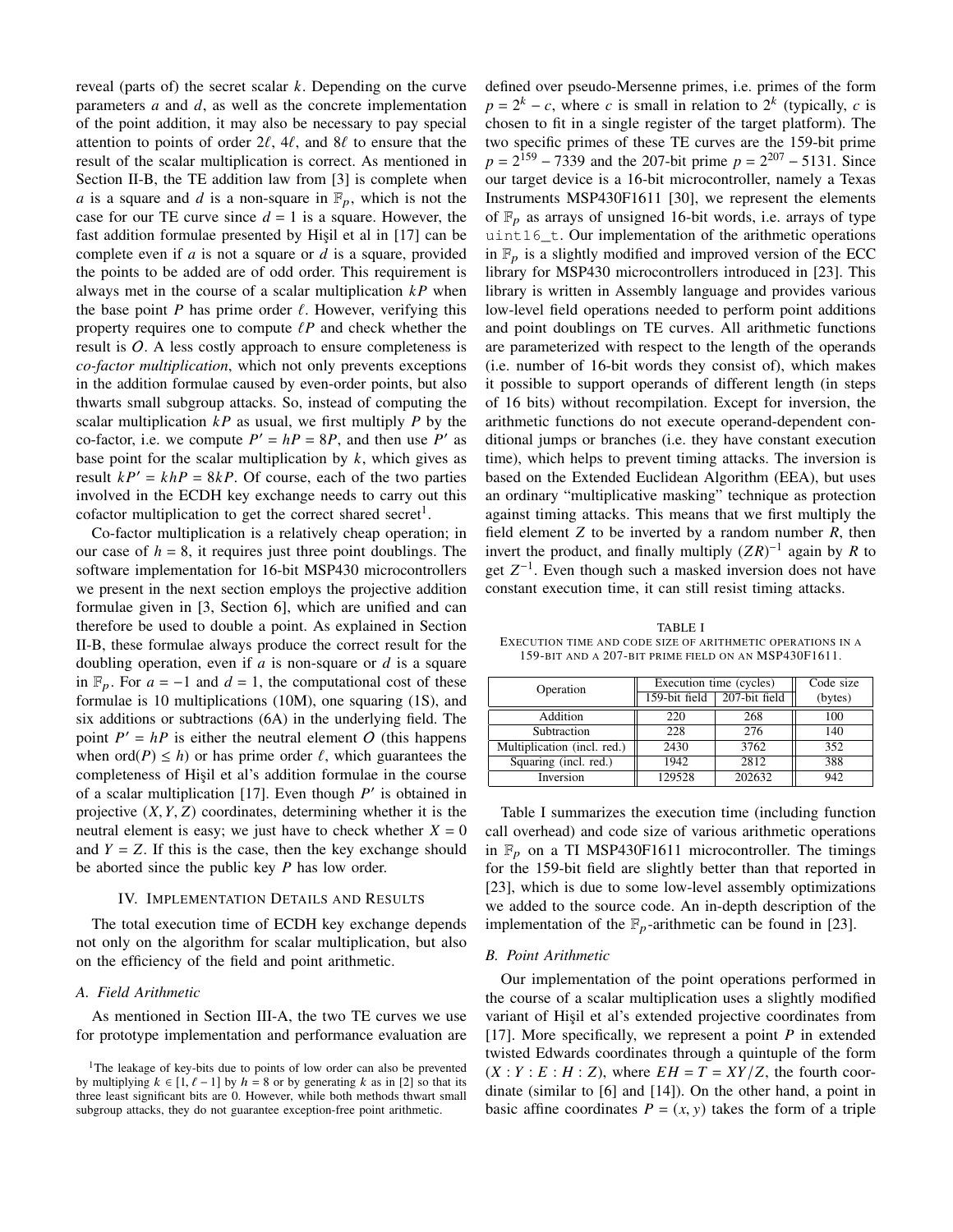$(u, v, w)$  with  $u = (y + x)/2$ ,  $v = (y - x)/2$ , and  $w = dxy$  as described in e.g. [14]. However, since the parameter *d* of the TE curves we use is always 1, the coordinate  $w$  is simply the product *x*y. Using these representations, a "mixed" addition (i.e. an addition of a point in extended projective coordinates with a point given in extended affine coordinates) based on the unified formulae from [17, Section 3.1] costs only seven multiplication (7M) and six additions or subtractions (6A) in  $\mathbb{F}_p$ . Doubling a point given in our special extended projective coordinates costs 3M, 4S, and 6A. As mentioned in Section III-B, we also need a "conventional" projective point-addition function for co-factor multiplication (and another task to be discussed below), which has a cost of 10M, 1S, and 6A.

On our MSP430F1611 microcontroller, the execution time of a mixed addition on the 159-bit curve is 18485 cycles; the doubling is about 10.8% faster and takes 16488 cycles. The corresponding cycle counts for addition and doubling on the 207-bit curve are 28097 and 24252, respectively.

# *C. Scalar Multiplication*

Algorithm 1 shows the main steps to compute a variablebase scalar multiplication (including co-factor multiplication) *R* = 8*kP* on a TE curve *E* :  $-x^2 + y^2 = 1 + x^2y^2$  that features an efficiently-computable endomorphism  $\phi$ .

At the beginning, the *n*-bit scalar *k* is "decomposed" into two sub-scalars  $k_1$  and  $k_2$  (each of which is roughly  $n/2$  bits long) such that  $k = k_1 + k_2 \cdot \lambda \text{ mod } \ell$ , similar as discussed in Section II-A for ordinary GLV curves. This decomposition is a quite simple operation and can be carried out as described in e.g. [13], [15], [11], whereby the latter reference provides a secure (i.e. timing-attack-resistant) version. Thereafter, the two half-length scalars  $(k_1, k_2)$  are converted to the so-called *Joint Sparse Form (JSF)*, a special and unique representation of pairs of integers using the digit set  $\{-1, 0, 1\}$  to minimize their joint Hamming weight, i.e. the overall number of non-0 columns. In this way, the JSF representation (which can be computed according to Algorithm 3.50 in [15]) reduces the overall number of point additions to be executed in the main loop starting at line 10. Then, we check whether *P* satisfies the curve equation so as to thwart invalid point attacks. The next step is the co-factor multiplication  $Q = 8P$ , which we carry out through three consecutive point doublings using the projective addition formulae from [3, Section 6]. As pointed out in Section II-B, these formulae are "unified" and always produce the correct result when used for point doubling. The rest of Algorithm 1 (i.e. from line 6 onwards) is similar to scalar multiplication on a conventional GLV curve, with the exception that *Q* is given in projective coordinates.

In line 6 we obtain the projective point *S* by applying the endomorphism  $\phi$  of our TE curve to  $Q = (X_q : Y_q : Z_q)$  using a projective version of Equation (16) as follows.

$$
(\alpha x, 1/y) = (\alpha X_q / Z_q, Z_q / Y_q) = (\alpha X_q Y_q : Z_q^2 : Y_q Z_q) \tag{17}
$$

In this way, the computation of  $\phi$  costs three multiplications (3M) and one squaring (1S) in the field  $\mathbb{F}_p$ , but (unlike the affine formula for  $\phi$ ) does not involve an expensive inversion anymore. The next step is to compute a table  $T$  that contains the points *Q* and *S*, as well as their sum and difference, so that  $T[0] = S$ ,  $T[1] = Q - S$ ,  $T[2] = Q$ , and  $T[3] = Q + S$ . We use again the projective addition formulae from [3] to obtain *Q* + *S* and *Q* − *S*. The points in *T* have to be converted from projective to extended affine coordinates in order to be able to exploit Hisil et al's fast (7M) mixed addition in the main loop. To simplify this operation, we first transform the table so that all points have the same projective *Z* coordinate; this costs 15M altogether. Then, we just have to invert one single *<sup>Z</sup>* coordinate, obtain affine (*x*, <sup>y</sup>) coordinates for each of the four points in  $T$ , and compute the extended affine coordinates  $(u, v, w)$ , which requires further 12 multiplications (12M) plus an inversion (1I). Hence, it is possible to compute both the endomorphism  $S = \phi(Q)$  and the table *T* with one inversion altogether, which is also necessary for ordinary GLV curves to obtain  $Q + S$  and  $Q - S$  in affine coordinates.

The rest of Algorithm 1 (i.e. the main loop from line 10 to 15 and the conversion of the result from projective to affine coordinates) is basically the same as for ordinary GLV curves (see [15, Section 3.5] for more details). In essence, the main loop carries out a simultaneous double-scalar multiplication  $R = lQ + mS$  with joint doublings ("Shamir's trick") based on a JSF representation of the scalars *l* and *m*.

## *D. Performance Evaluation*

As mentioned in Section II-A, the decomposition of an *n*bit scalar *k* (in line 1 of Algorithm 1) yields two sub-scalars  $k_1$  and  $k_2$ , each of which is roughly  $n/2$  bits long. Also the JSF representation of  $k_1, k_2$  (denoted *l, m* in Algorithm 1) has a length of approximately *n*/2 digits, whereby a digit can be either −1, 0, or 1 [15]. Due to the properties of the JSF, the joint Hamming weight of *l* and *m* (i.e. the number of non-0 columns of  $l, m$  is, on average,  $n/4$  in our case. This means that the main loop performs roughly *n*/4 point additions (on average) and about  $n/2$  point doublings (e.g. 40 additions and